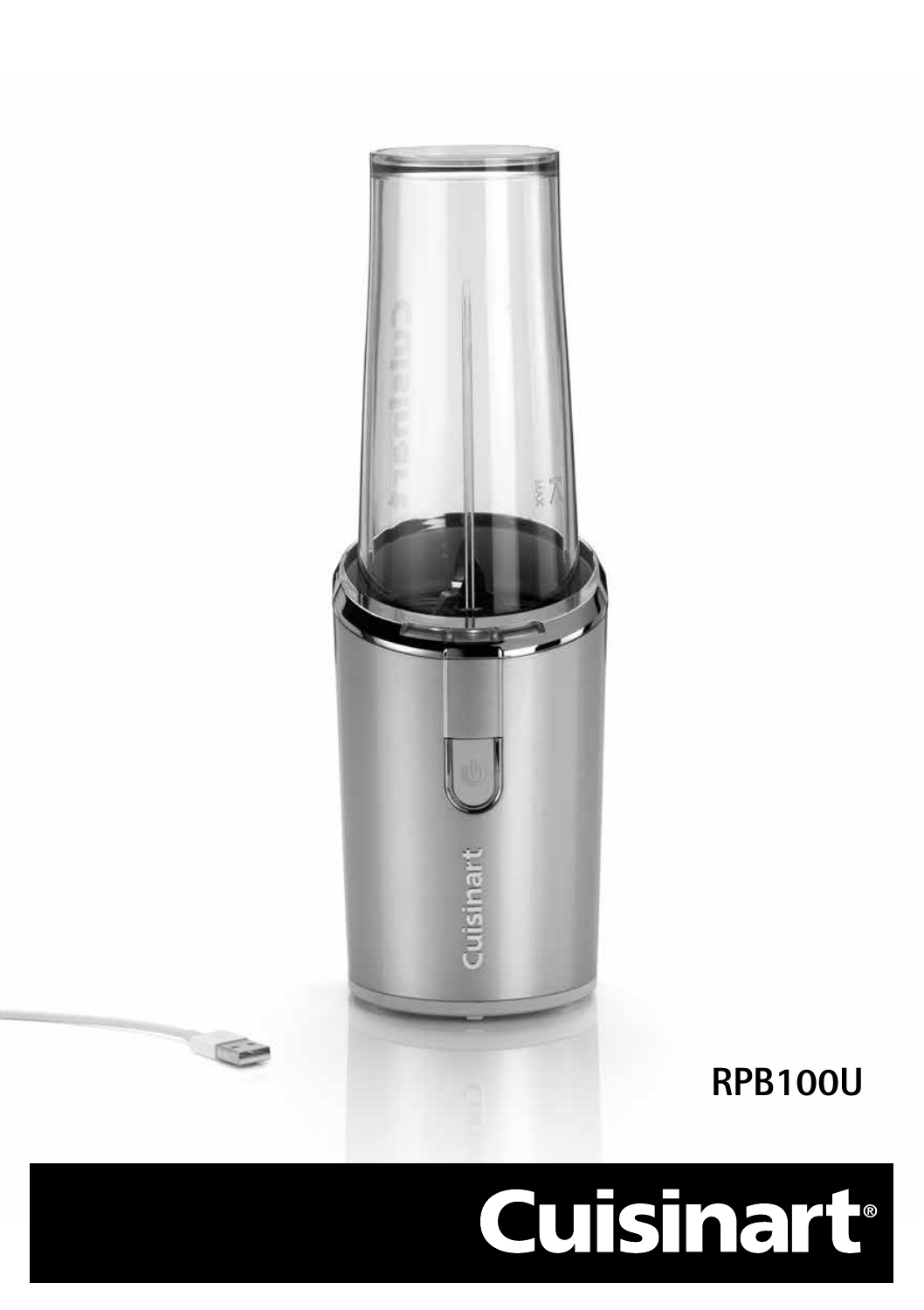Congratulations on you purchase of this Cuisinart Blender.

For over 30 years Cuisinart's aim has been to produce the very finest kitchen equipment. All Cuisinart products are engineered for exceptionally long life and designed to be easy to use as well as to give excellent performance day after day.

To learn more about our products and for recipe ideas visit our website www.cuisinart.co.uk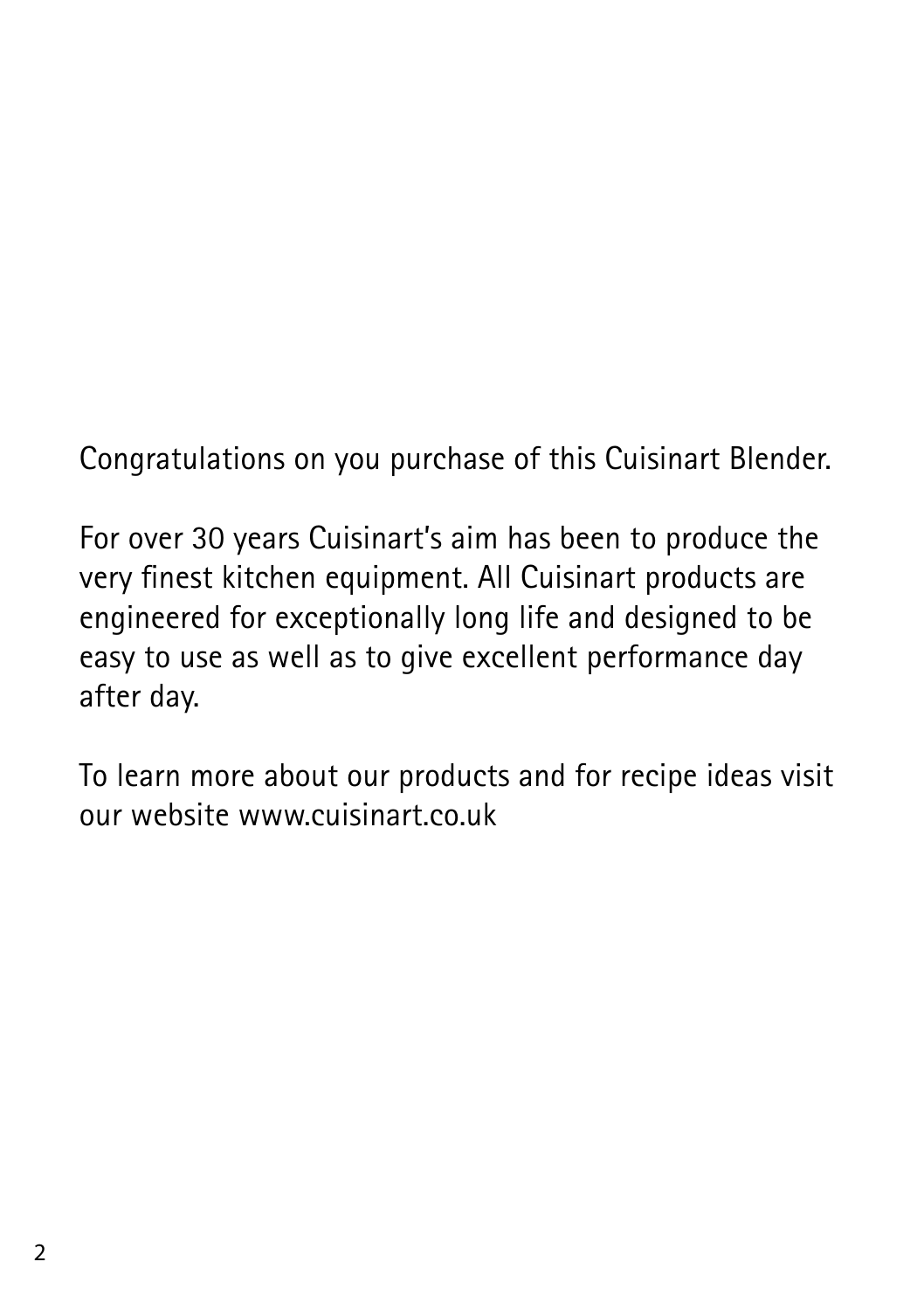## **Contents**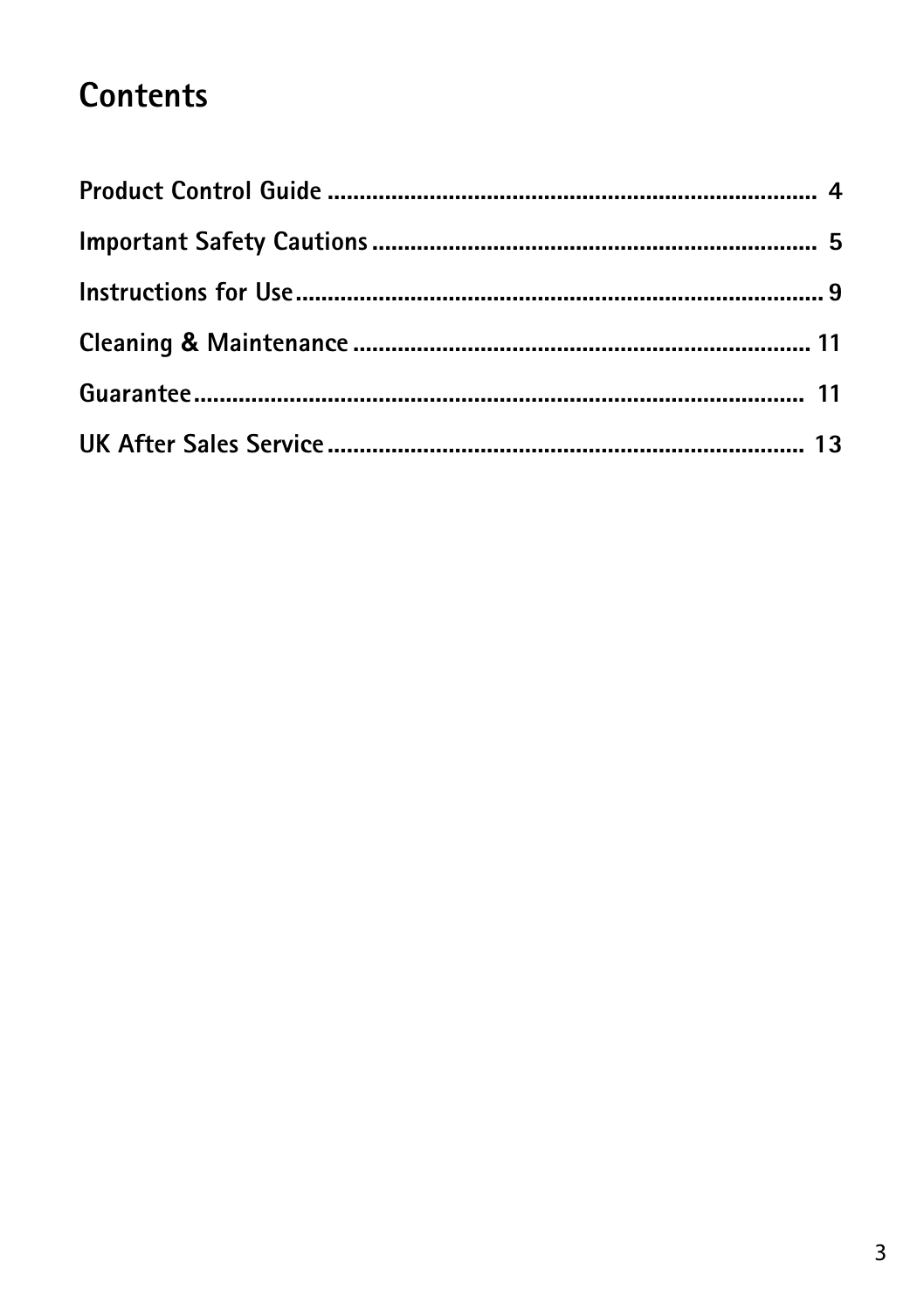## **Product Control Guide**

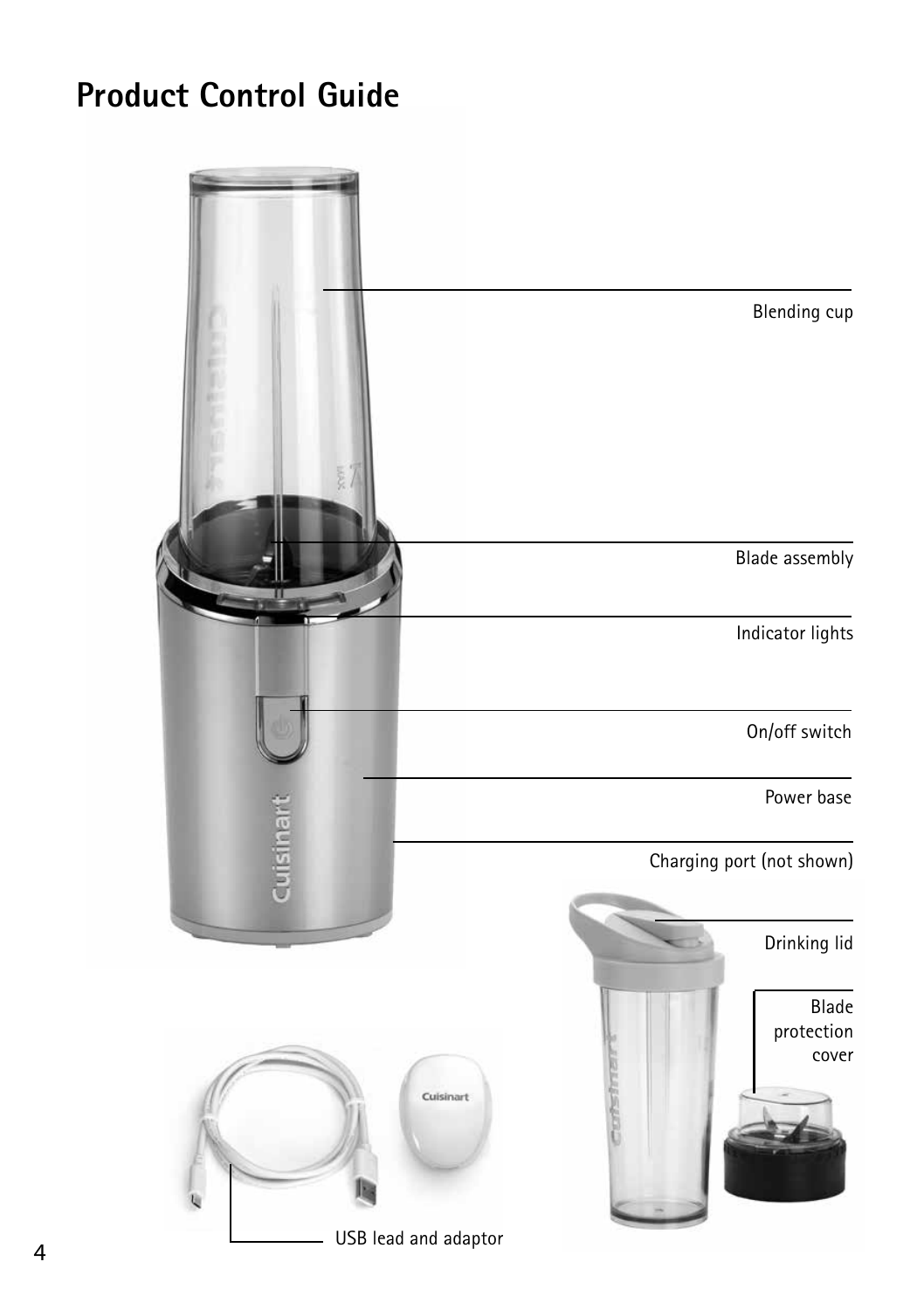## **Important Safety Cautions**

#### **Carefully read all the instructions before using the appliance and keep in a safe place for future reference.**

Always follow these safety cautions when using this appliance to avoid personal injury or damage to the appliance. This appliance should be used only as described within this instruction book. There is a risk of injury if the product is misused.

- 1. This appliance is for domestic use only and is not intended to be used in applications such as: staff kitchen areas in shops, offices and other working environments; farm houses; by customers in hotels, motels and other residential type environments; bed and breakfast type establishments.
- 2. Care should be taken when handling the attachments, during use and cleaning.
- 3. Be careful if hot liquid is poured into the blending jug as it can be ejected out due to sudden steaming.
- 4. The appliance is not intended to be operated by means of external timer or separate remote control system.
- 5. This appliance is not intended for use by persons with reduced physical, sensory or mental capabilities, or lack of experience and knowledge, unless they have been given supervision or instruction concerning use of the appliance by a person responsible for their safety.
- 6. Children should always be supervised to ensure that they do not play with this product.
- 7. This appliance shall not be used by children. Keep the appliance and power adapter out of reach of children during and after use.
- 8. Always inspect the appliance and appliance accessories before use for noticeable signs of damage. Do not use if damaged, or if the appliance has been dropped. In the event of damage, or if the appliance develops a fault, contact the Cuisinart Customer Care Line (refer to "UK After Sales Service section" for further information).
- 9. Do not use the appliance if the lead is damaged. In the event of lead damage, discontinue use immediately. If the lead is damaged it must be replaced by the manufacturer. Return the appliance to the Customer Care Centre (refer to 'UK After Sales Service' section for further information). No repair must be attempted by the consumer.
- 10. Never pull the plug out of the mains socket by the lead.
- 11. Do not wrap the lead around the main body of the appliance during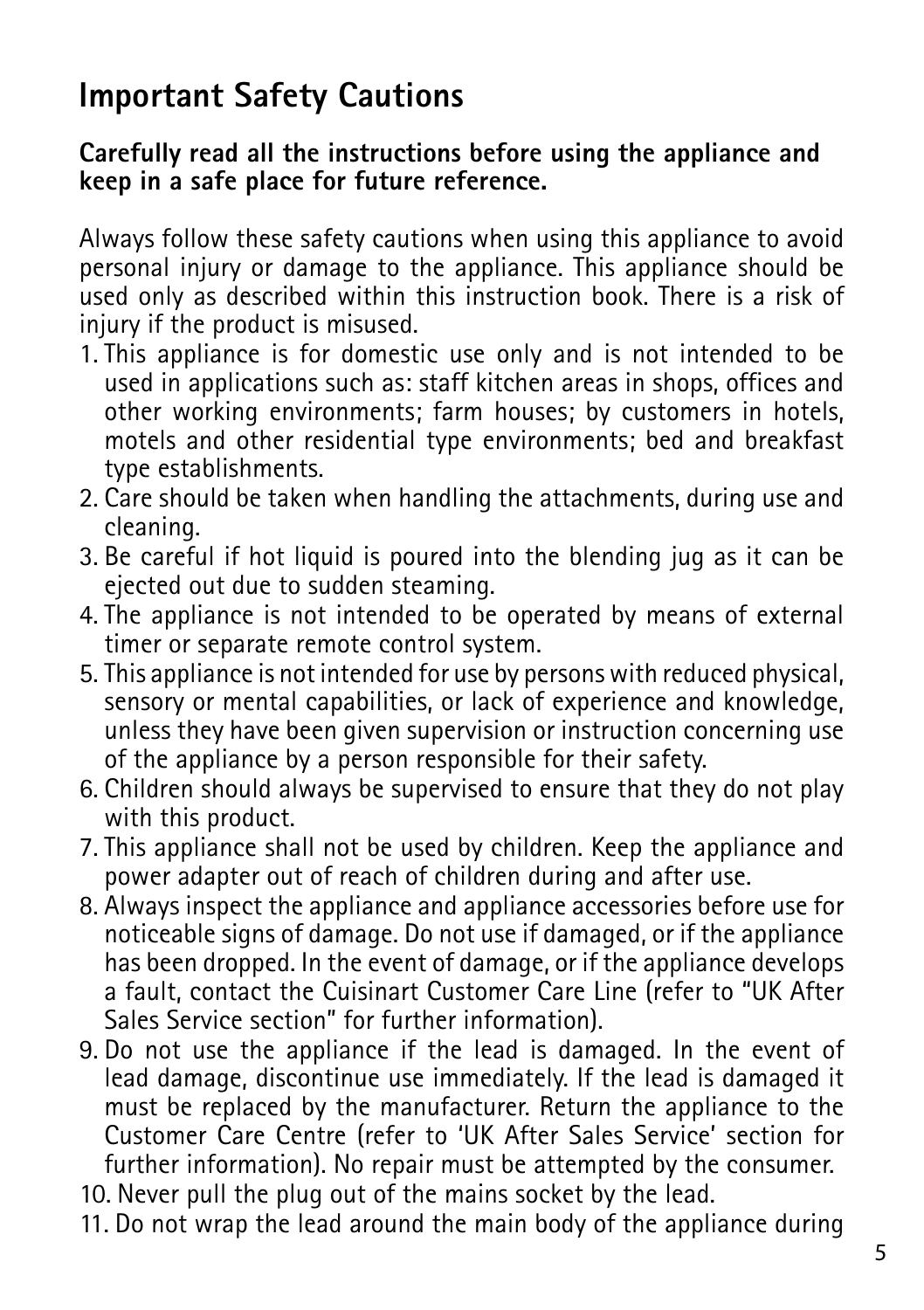or after use.

- 12. The appliance is safe to be left plugged into the electrical supply when not in use to ensure the batteries are always charged. It should however be unplugged before assembling, disassembling, cleaning or if not being used for a prolonged period of time.
- 13. This product contains a Lithium Ion rechargeable battery pack that is not to be removed from the appliance for charging. The batteries in this appliance are non-replaceable.
- 14. The supply terminals are not to be short circuited.
- 15. **WARNING:**For the purposes of recharging the battery pack, only use the detachable charging supply unit provided with this appliance.  $D \rightarrow C$  This symbol indicates there is a detachable power supply for means of charging.
- 16. This product complies fully with all appropriate EU and UK legislation and the standards relevant to this type and class of appliance. We are an ISO9001:2015 certified company that continually evaluates our Quality Management System performance. If you have any queries regarding product safety and compliance, please contact our Customer Services Department (see "U.K. After Sales Service" section).
- 17. **WARNING:** Avoid contact with moving parts. Keep hands, hair, clothing, as well as spatulas and other utensils away from attachments during operation to reduce risk of injury to persons, and/or damage to the appliance. A spatula may be used, but only when the unit is not operating.
- 18. **WARNING:** Do not put fingers near the attachments. To dislodge food ensure mixer is not in operation first.
- 19. The charger should be plugged into an electrical socket away from a sink or any hot surface.
- 20. Do not use an extension cord. Plug the charger directly into an electrical socket.
- 21. Do not charge the unit using an outdoor socket.
- 22. To protect against electrical shock, do not put the main unit in water or other liquids. Only the attachments, of this appliance, have been designed for submersion in water or other liquids. Never submerge any other portion of this unit. If the hand mixer falls into liquid, remove immediately, clean and dry the unit thoroughly before continuing.
- 23. Always remove blade assembly from the cup before cleaning.
- 24. Do not overload the blending cup. Observe the maximum fill line.
- 6 25. Do not run the blender empty - this will damage the motor.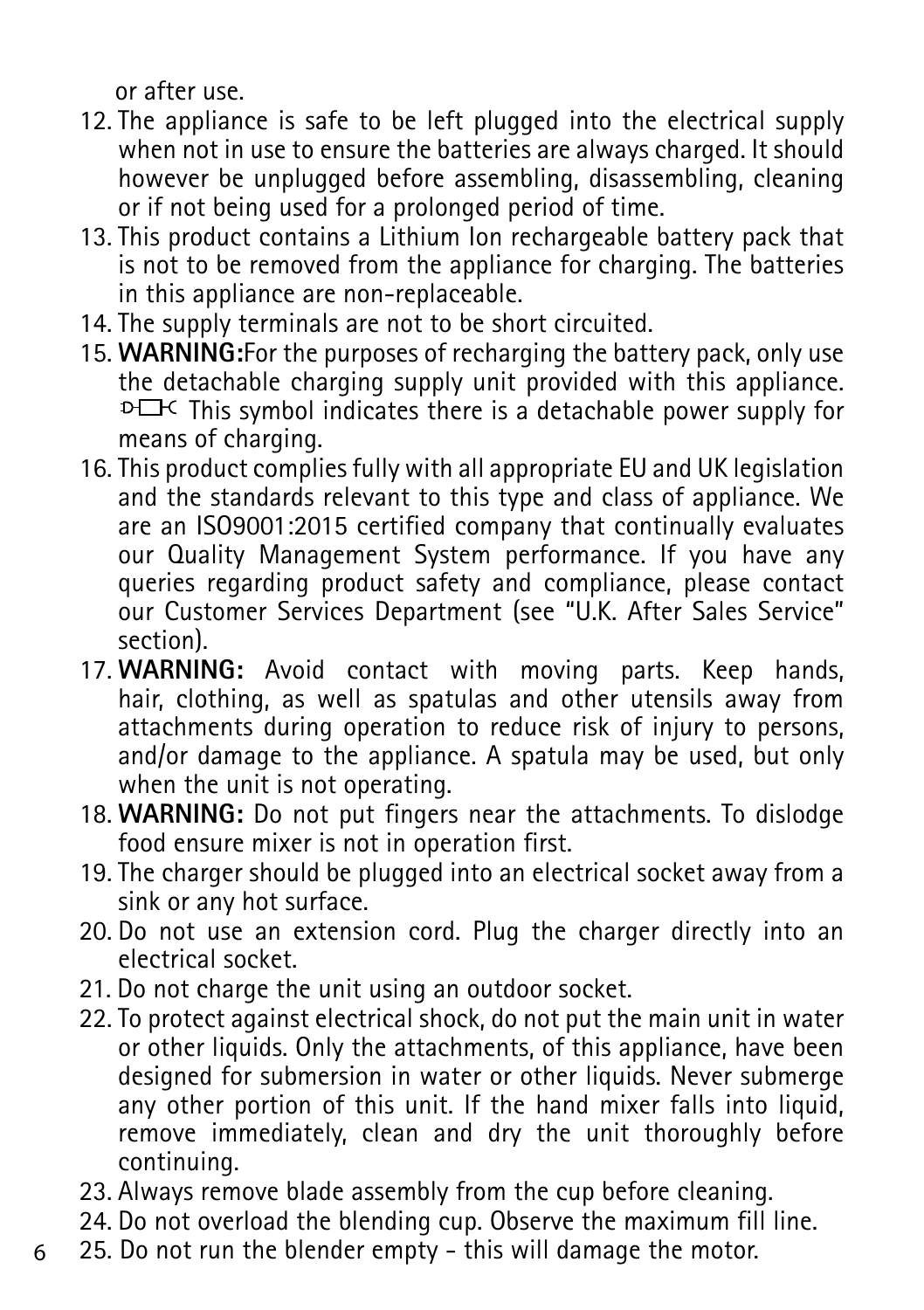26. Do not blend hot liquids in the blending cup. 27. Do not put the main unit in water or other liquids **CAUTION: Handle the blade carefully. The blades are sharp and may cause injury. DO NOT attempt to remove blades from assembly. N.B** The stainless steel blade cannot be removed from the black blade assembly.



**WARNING:** Polythene bags over the product or packaging may be dangerous. To avoid danger of suffocation, keep away from babies and children. These bags are not toys.

#### **BATTERY DISPOSAL**

To minimise hazards to health and the environment at the end of this product's life, laws dealing with Waste Electrical and Electronic Equipment (WEEE) and The Waste Battery Directive require you to dispose of this product at a suitable collection facility where it will be sent in order to remove the batteries and for appropriate recycling. Please contact your local authorities for more details on recycling and safe disposal of these in your area.

The symbol  $\equiv$  on the product or on its packaging indicates that this product may not be treated as household waste. Instead it should be handed over to the applicable collection point for the recycling of electrical and electronic equipment. By ensuring this product is disposed of correctly, you will help prevent potential negative consequences for the environment and human health, which could otherwise be caused by inappropriate waste handling of this product. For more detailed information about the recycling of this product, please contact your local council office or your household waste disposal service.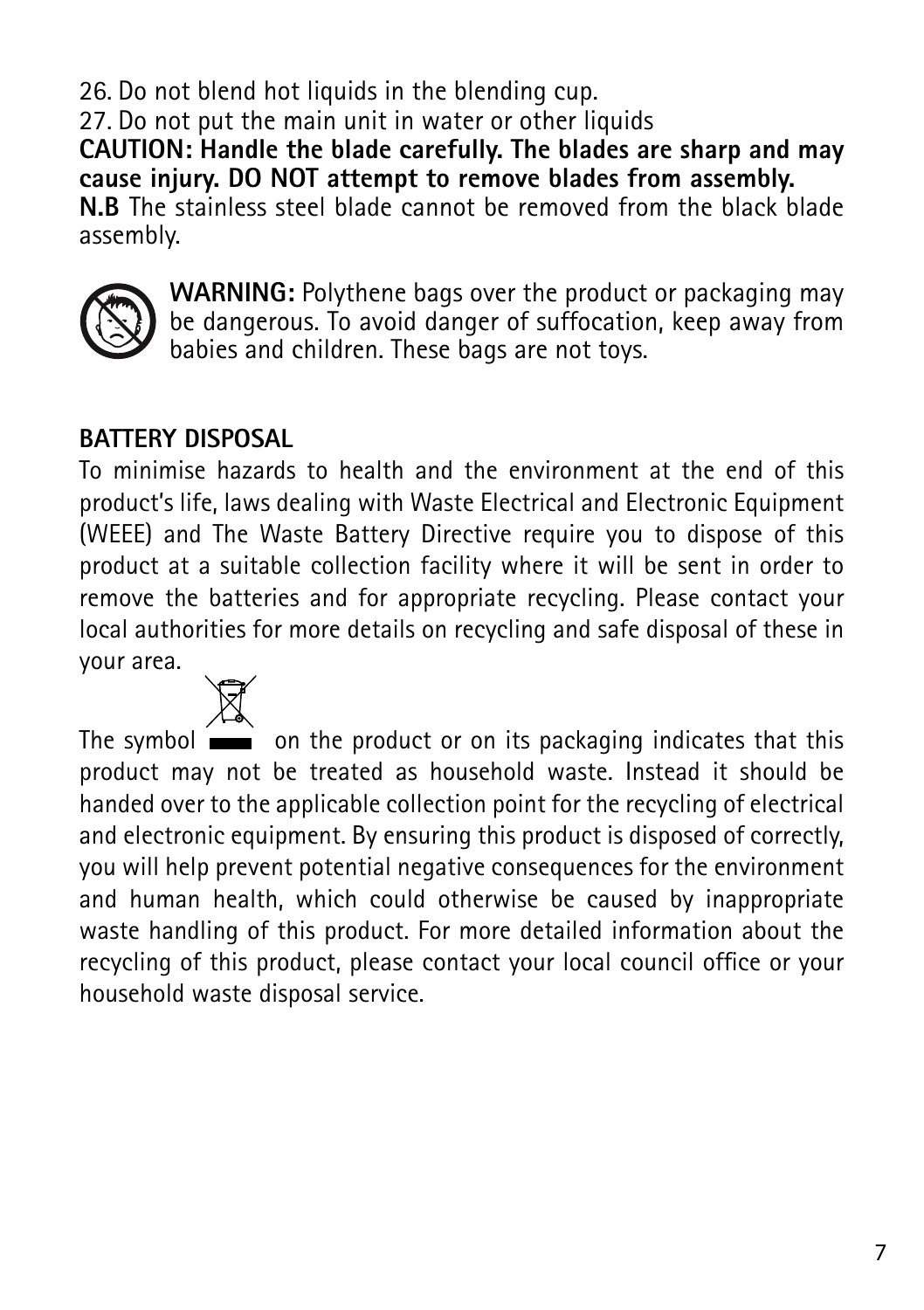#### **Safety During Use**

- The charger should be plugged into an electrical socket away from a sink or any hot surface.
- Do not use an extension cord. Plug the charger directly into an electrical socket.
- Do not charge the unit using an outdoor socket.
- To protect against electrical shock, do not put the main unit in water or other liquids. If the power base falls into liquid, remove immediately, clean and dry the unit thoroughly before continuing.
- Always use the blender on a clean, sturdy and dry surface.
- Do not place the blade onto the blender base without the blending cup attached.
- Make sure the blade assembly is tightly attached to the blending cup before use
- Never use carbonated beverages in the blending cup
- The blending cup is not suitable for use in a microwave.
- Always store the blade using the blade protection cap.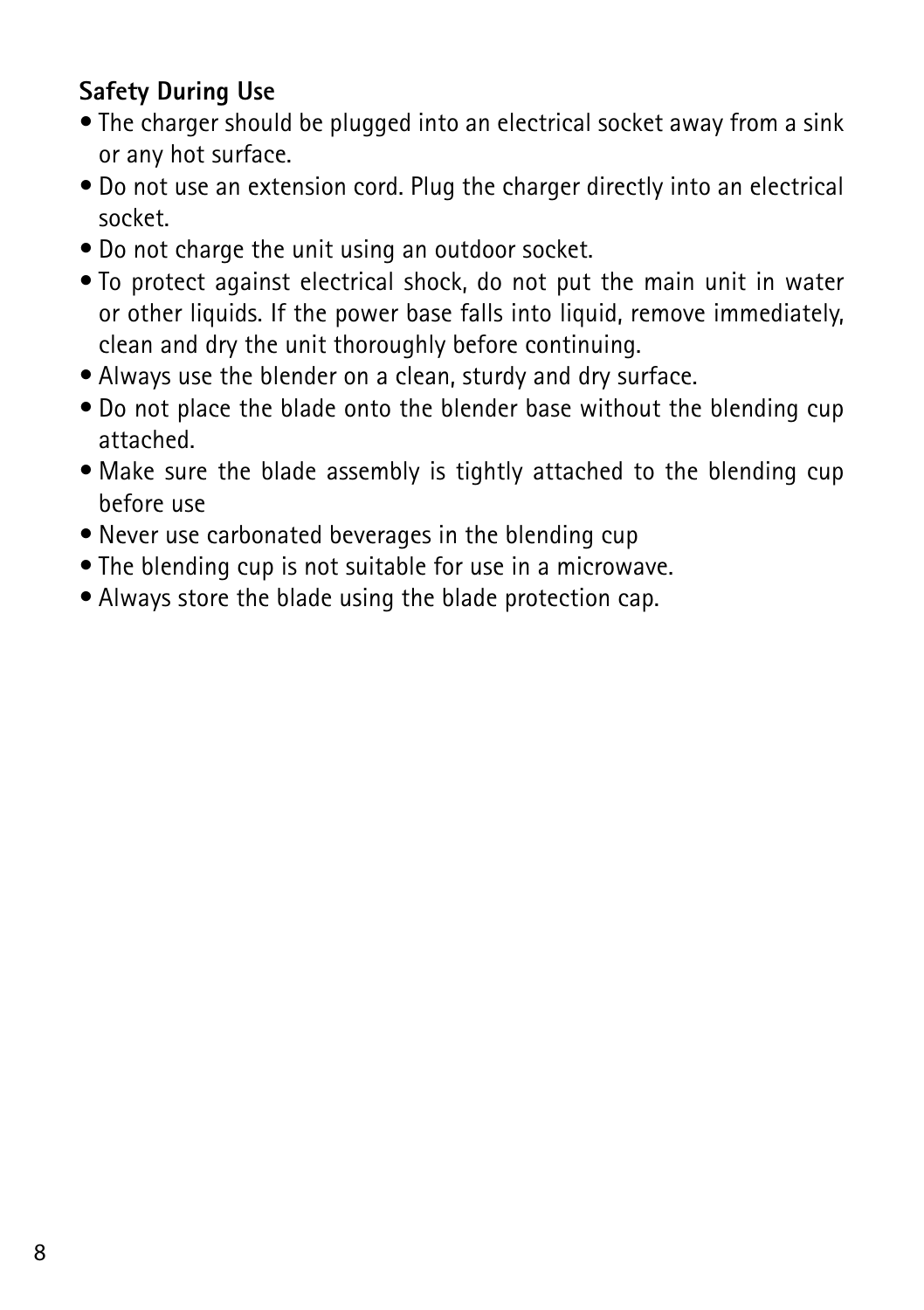## **Instructions For Use**

Before first use, we recommend that you wipe the main unit with a clean, damp cloth to remove any dirt or dust. Dry it thoroughly with a soft absorbent cloth. Carefully clean the blending cup, blade assembly and drinking lid in warm soapy water.

**N.B.** Do not use abrasive cleaners, hard implements or a scourer.

#### **A. Charging the Blender**

The batteries in your Blender have not been fully charged. Before using, the batteries must be charged until all three blue lights are illuminated. With a full charge, your Blender will make around 8 smoothies, but this depends on the recipe and the hardness of the ingredients used. Your Blender will be fully charged in approximately 2 hours.

**N.B.** To charge the main unit, insert the Micro USB end of charging lead into the charging port at the back of the main unit. Plug the USB end directly into the adapter plug and then into a mains supply outlet.

#### **Battery Life Indicator Lights**

The indicator lights will flash blue, when the battery is being charged. When all three lights are illuminated, this means the battery is fully charged and is then ready to use. As the battery starts to run down, the indicator lights will turn off. The battery will need to be recharged when the last indicator light is flashing. If the battery has completely run down on the unit, it will not operate.

**N.B.** The Blender cannot be used while it is plugged in and charging. To ensure the best performance when charging your Blender, we recommend only using the USB lead and charging adaptor supplied with this appliance.

#### **B. Operation**

- 1. Ensure your blender has some charge using the instructions in Section A. If the blender has no charge, it cannot be operated by plugging into the mains power. You will need to wait until it has sufficient charge to perform the blending task.
- 2. Put the ingredients into the blending cup. **N.B.** Be careful not to exceed the maximum fill line. For best results, always put the hardest ingredients into the cup first (ice cubes, frozen fruit, etc) and finish with the softer ingredients and liquids. We recommend cutting foods into 3cm pieces to achieve the most uniform result. If you are using harder ingredients such as carrots, the blending jug shouldn't be filled past half way.
- 3. Attach the black blade assembly to the cup with the blade facing downwards into the cup. Twist the blade assembly clockwise until tightened. **N.B.** Take care not to touch the blades – always handle using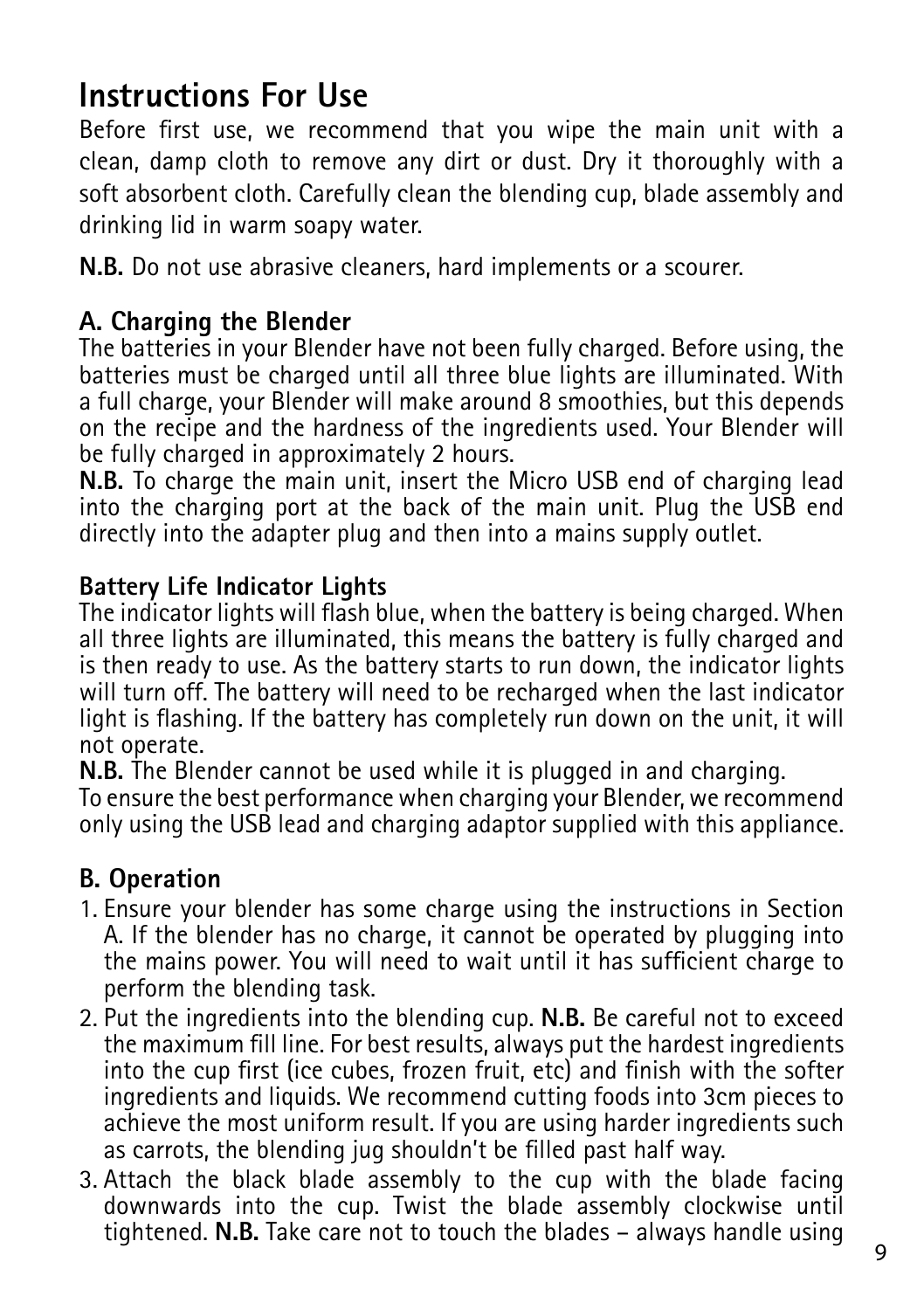black plastic part of the blade assembly.

- 4. Ensure the power base is sitting on a clean, dry surface. Place the blending cup onto the power base with the black blade assembly at the bottom and turn to lock into place. You will feel a click when the cup is securely in place. Always ensure it is locked into place before using the blender. **N.B.** If the blade assembly and cup are not properly attached, the blender will not operate.
- 5. To operate, press the power button once. The LED lights are displayed and the motor will start. Press the power button again to turn the unit off. **N.B.** The Blender cannot operate for more than 1 minute, After 1 minute of blending it will automatically stop. If your recipe requires more than a minute of blending, simply pause for a few seconds and then start the blender again.
- 6. Once your ingredients are blended, remove the blending cup from the base by twisting the blending cup anti clockwise to unlock. **N.B.** Do not try to remove the blending cup whilst the motor is still running. If the cup is unlocked during blending, the blender will automatically stop.
- 7. Place the blending cup upright on the surface with the black blade assembly at the top. Twist the black blade assembly anti-clockwise to remove. **N.B.** Take care not to touch the blades- they are very sharp. Always handle using the black plastic part of the blade assembly. **N.B.** The stainless steel blade cannot be removed from the black blade assembly.
- 8. The blade assembly can be washed immediately or stored safely by using the clear blade protection cap until you are able to wash the blade. Simply place the blade protection cap over the blade assembly and twist clockwise until it lock into place. **N.B.** Always use the blade protection cap when storing the blade assembly.
- 9. If required, attach the drinking lid to the blending cup by twisting clockwise until it feels tight. Ensure the drinking opening cap is securely closed before placing in a bag for travel.

### **C. Hints & Tips**

- For best results when using your Blender, always put the hardest ingredients into the cup first (ice cubes, frozen fruit, etc) and finish with the softer ingredients and liquids.
- It is recommended that most foods be cut into 3cm pieces to achieve the most uniform result.
- If food sticks to the sides of the cup when blending, stop the blender, remove the cup and gently shake the cup. Replace and blend again.
- When blending thicker mixtures, lightly hold down the top of the cup to prevent jumping on the surface.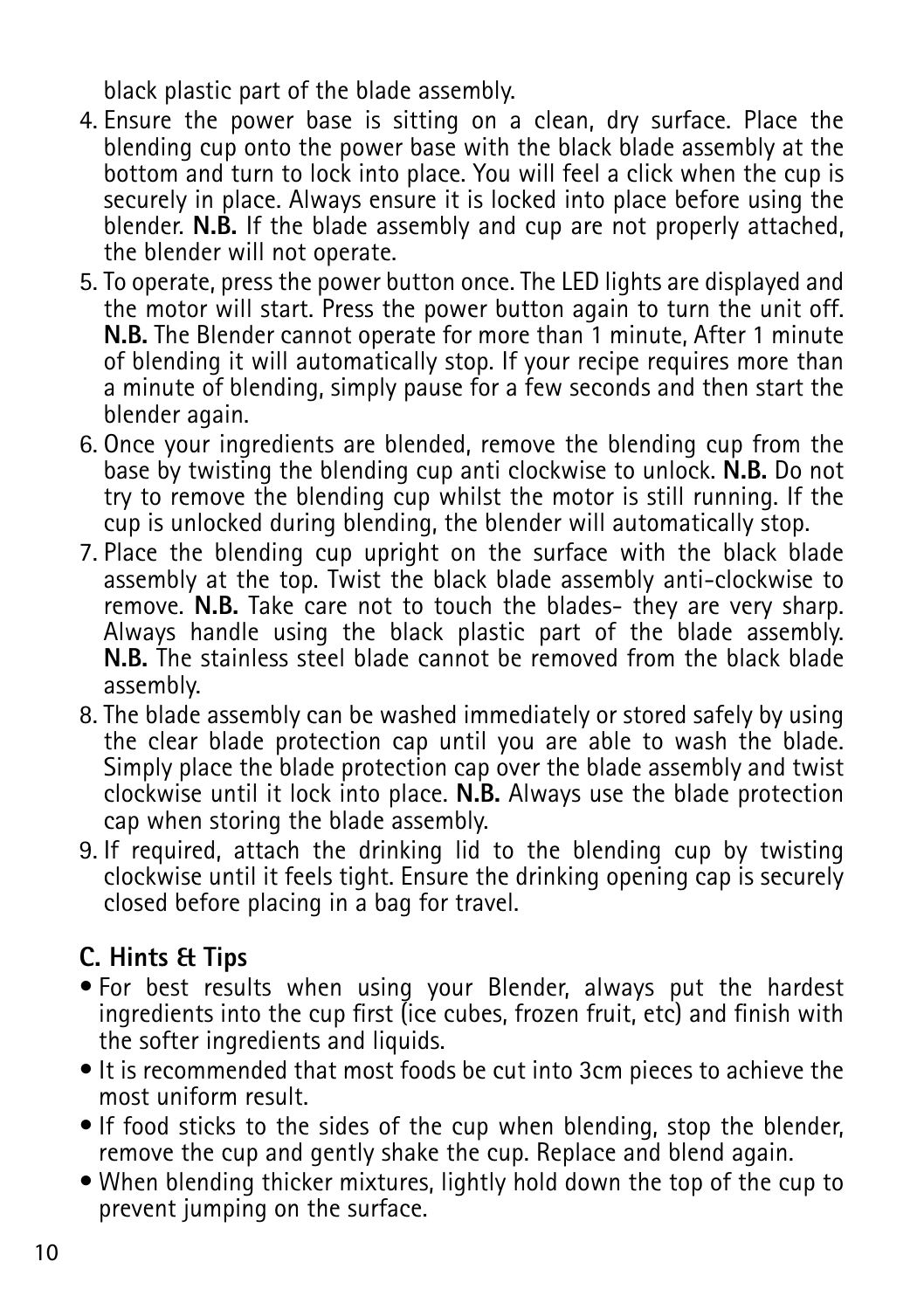- After blending, remove the cup and place on a surface so that the blade assembly is on the top. Gently tap the cup a few times to prevent any spillage which may occur when removing the blades.
- Some recipes may require more than a minute of blending. Simply start the blender again,

## **Cleaning** & **Maintenance**

Always clean the appliance thoroughly after use. Remove the blade and clean the main unit with a sponge or damp cloth only. Do not use abrasive cleaners that could scratch the surface. Wash the blade by hand in warm soapy water. The blending cup, blade protection cover and drinking lid can be washed in warm soapy water or cleaned on the top rack of the dishwasher.

**CAUTION: Handle the blade carefully. The blades are sharp and may cause injury. DO NOT attempt to remove blades from cutting assembly.**

## **Guarantee**

This appliance is guaranteed for consumer use for 2 years and is only valid within the United Kingdom.

This guarantee covers consumer use only i.e. defects occurring under normal use within the home from date of purchase or date of delivery, whichever is later.

If the product develops a fault due to defects in materials or manufacture **within 12 months** from the date of purchase, to avoid delays and unnecessary inconvenience, where possible please return the product to the point of purchase for an exchange.

If the product develops a fault due to defects in materials or manufacture **after 12 months** from the date of purchase, and within the guarantee period, Conair UK After Sales Service will repair or replace the product.

#### **Exclusions**

This guarantee will no longer be valid meaning that The Conair Group Ltd will not be liable to repair or replace your product where: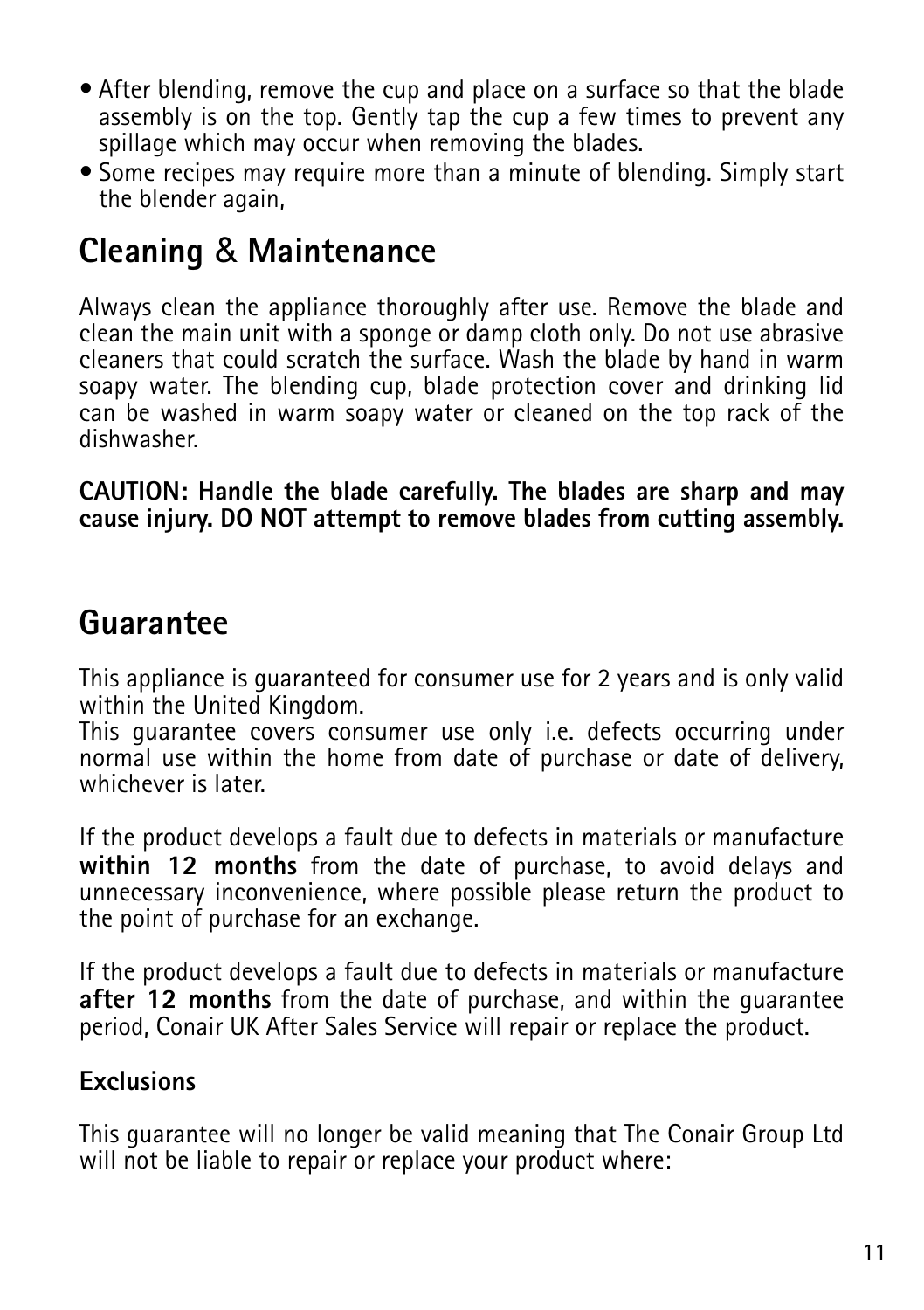- 1. The appliance has been used on a voltage supply other than that which is marked on the product, or advised within this instruction booklet
- 2. The appliance has been purchased from an unauthorised stockist\*
- 3. The appliance is used for professional / non-domestic usage
- 4. Repairs or alterations have been attempted by unauthorised persons
- 5. The failure of the appliance is a direct result of misuse
- 6. The failure is a result of not following the instructions for use

This guarantee does not cover any cosmetic damage due to misuse of the product nor any damage to persons or property that occurs because of product misuse.

\*unauthorised stockists include, but are not limited to online auction sites, private sellers and those selling second hand goods, refurbished products etc.

Please contact the Conair Customer Care Line on 03702 406902 (09:00 to 17:00 Monday to Friday) or email support@cuisinart.co.uk for further information on authorised stockists.

**It is important to retain your proof of purchase. We recommend attaching your receipt to this page.**

**Even where a refund may be applicable, no refund will be provided without a valid receipt or proof of purchase, we will only be able to offer a repair or replacement service. Please note this does not apply if the product was purchased directly from The Conair Group Ltd.**

Guarantees on replacement products run from the original purchase date or date of delivery, whichever is later, and not from the date of replacement.

#### **This guarantee is an additional benefit and does not affect your statutory rights as a consumer.**

If you have any queries regarding this guarantee, please contact the Conair Customer Care Line on 03702 406 902 (09:00 to 17:00 Monday to Friday) or email your enquiry to support@cuisinart.co.uk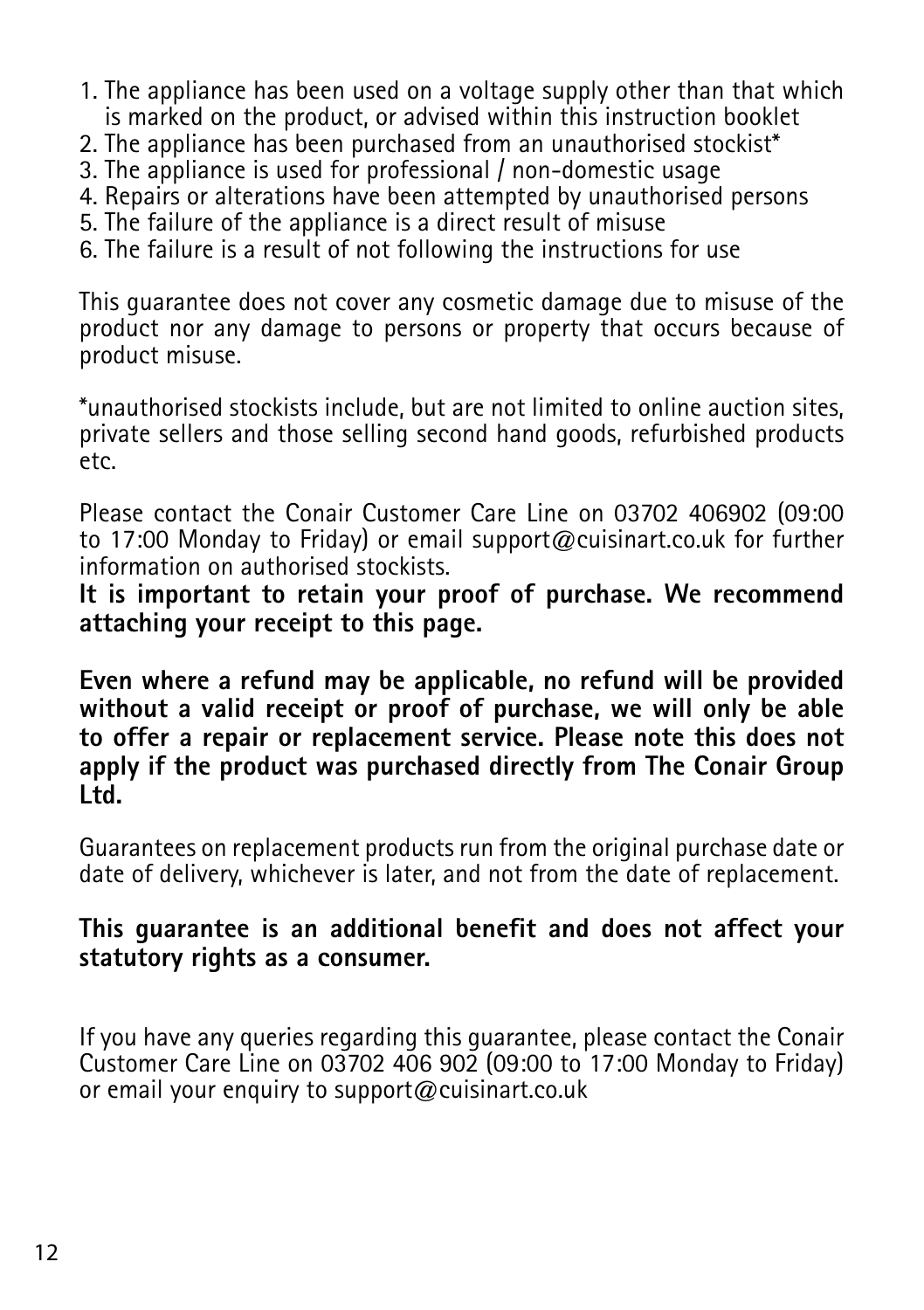## **UK After Sales Service**

For further advice on using the appliance or should you need to return your product, please contact the Conair Customer Care Line on 03702 406 902 (09:00 to 17:00 Monday to Friday) or email your enquiry to support@ cuisinart.co.uk

Return address:

Customer Care Centre Conair Logistics Unit 4, Revolution Park Buckshaw Avenue Buckshaw Village **Chorley** PR7 7DW Please enclose your returns number, name and address details, together with a copy of proof of purchase and details of the fault.

**Please note this Instruction Booklet is not the guarantee.**